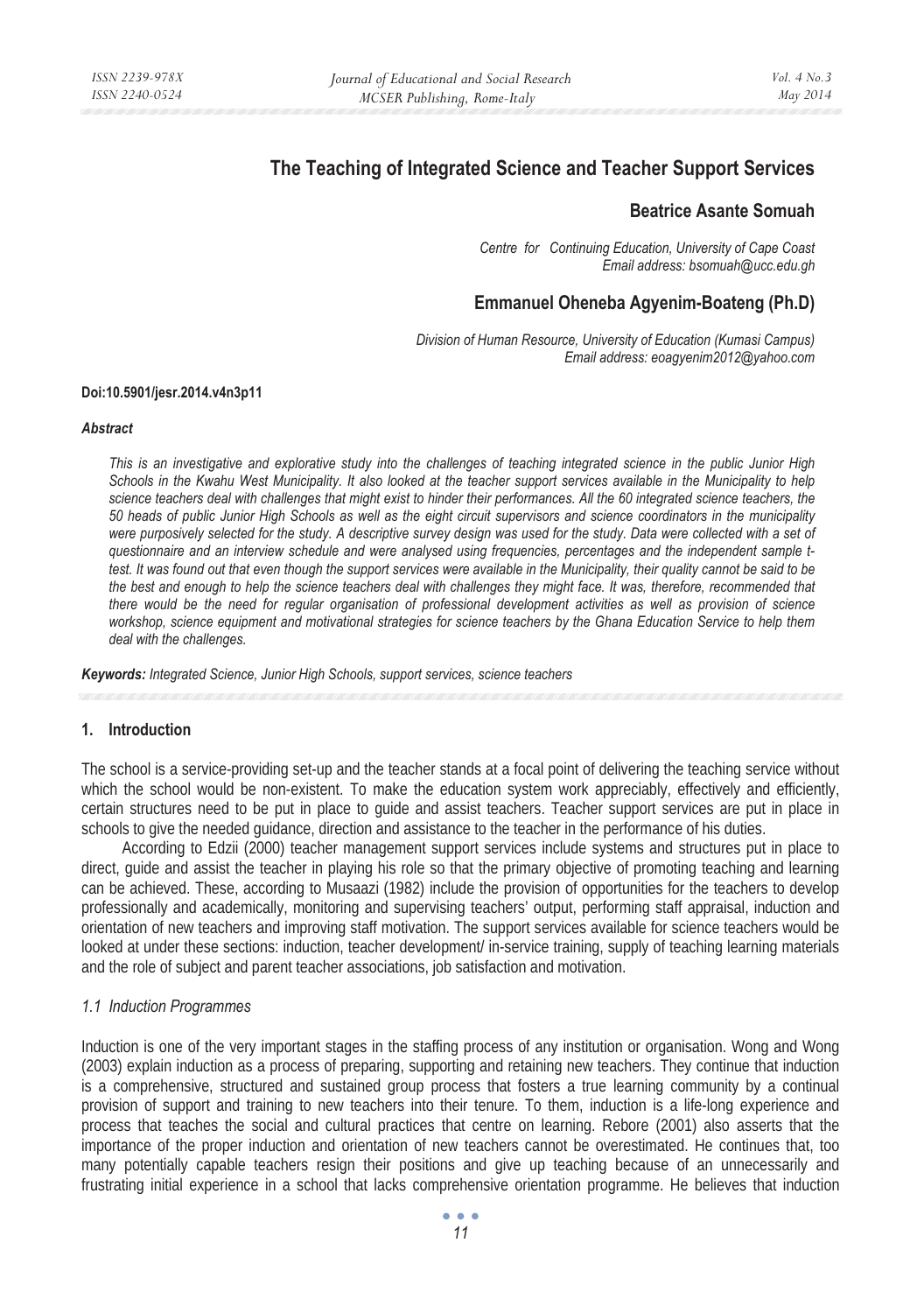should be designed for both newly employed as well as resigned employees.

The Independent Education Union (2004) believes that the school induction programmes should provide varied forms of assistance to the beginning teacher with information of a specific kind relating to the school and its community. The Union commends that an improved and comprehensive induction programme also give to all teachers, whether beginning or experienced, a considerable support in their work. In support of the above proposition, Luft, Roehrig and Patterson (2003) in their study provided some evidence that induction, especially science-specific induction programmes, helped teachers to develop more productive learning environments, while teachers without any induction programmes experienced more problems with classroom management.

# *1.2 In-Service-Training*

For the teacher to meet the expectations of the school's relevant publics, he/she has to be equipped to adequately play his/her roles. According to the Ministry of Education [MOE] (1996) in-service training for all categories of teachers and supervisors had been intensified to meet the demands of the reforms. The MOE (1996) further revealed that it is one of the duties of the head of school to provide training for teachers to enable them improve upon their professional performance. This has further been strengthened with the introduction of the capitation grant (GES, 2005). According to Ghana Education Service (GES, 2002), there are several reasons why in-service training should be provided for teachers. These include the introduction to syllabus changes, overcoming specific teaching problems and weakness and equipping new teachers with knowledge and skills among others. Top quality training and development are vital to all organisations. Heller (1999) and Rebore (2001) believe that helping the individual to achieve his potential through wellplanned training sessions are in the best interest of the organisation. Whichever way one looks at it, staff training is an essential factor in developing quality teachers. Agyenim-Boateng (2009) supported the above statement by reiterating that training and development is a planned effort by an organisation for employees to learn on job-related behaviour. On the same subject of developing staff, Ukeje, Akabogu and Ndu (1992, p.244) contended by adding that "In any profession, if a practitioner ceases to study, that professional ceases to be effective".

# *1.3 Teaching and Learning Resources*

Teachers need to be equipped with the necessary teaching and learning resources (TLRs) to boost their performance. The GES had said that it is the duty of the school head to make sure that the necessary learning resources are available so that teaching and learning can go on smoothly (MOE, 1994). According to the GES, resources that facilitate teaching and learning in schools include good classrooms, workshops, offices, store, library facilities, tools and equipment, furniture, toilet facilities and availability of good water. The availability and accessibility of relevant teaching and learning resources is significant in having an impact on the performance of both teachers and students (Ossei-Anto, 1999; Ofori, 2005), since learning by doing is one of the cardinal principles of teaching more especially, the teaching of science.

# *1.4 Subject Associations*

Organisation of knowledge transmission in schools along the lines of subjects, programmes and disciplines adds on to the proper and continuing orientation of the science and technology teacher through professional association activities. Like most societies, Science Education Associations (SEAs) nurture personal interests and skills in democratic structures and operations, consensus building, leadership, voluntarism, self-help and accountability – positive attributes necessary for national development. The American Federation of Teachers (AFT, 2000) believes that teachers need help to improve their work. They think that teachers are good sources of help and evaluation of their peers. Based on the foregoing discussions, Tufuor, Mensah and Anthony- Krueger (2009) listed the following as the expected roles of SEAs among others: update and refresh the knowledge and skills of their members in science, mathematics and technology through national, district and local conferences and workshops, deliberate on appropriate teaching methodology for teaching various science topics practically and meet periodically to clinically diagnose strengths and weaknesses of the national examination system in the science subjects. Recent studies about the effectiveness of science and mathematics associations in the country show that membership is dwindling, the frequency and quality of workshops and organisation of competitive fairs, as well as the level of participation in associations' activities tend to show a downward trend (Tufuor et al., 2009).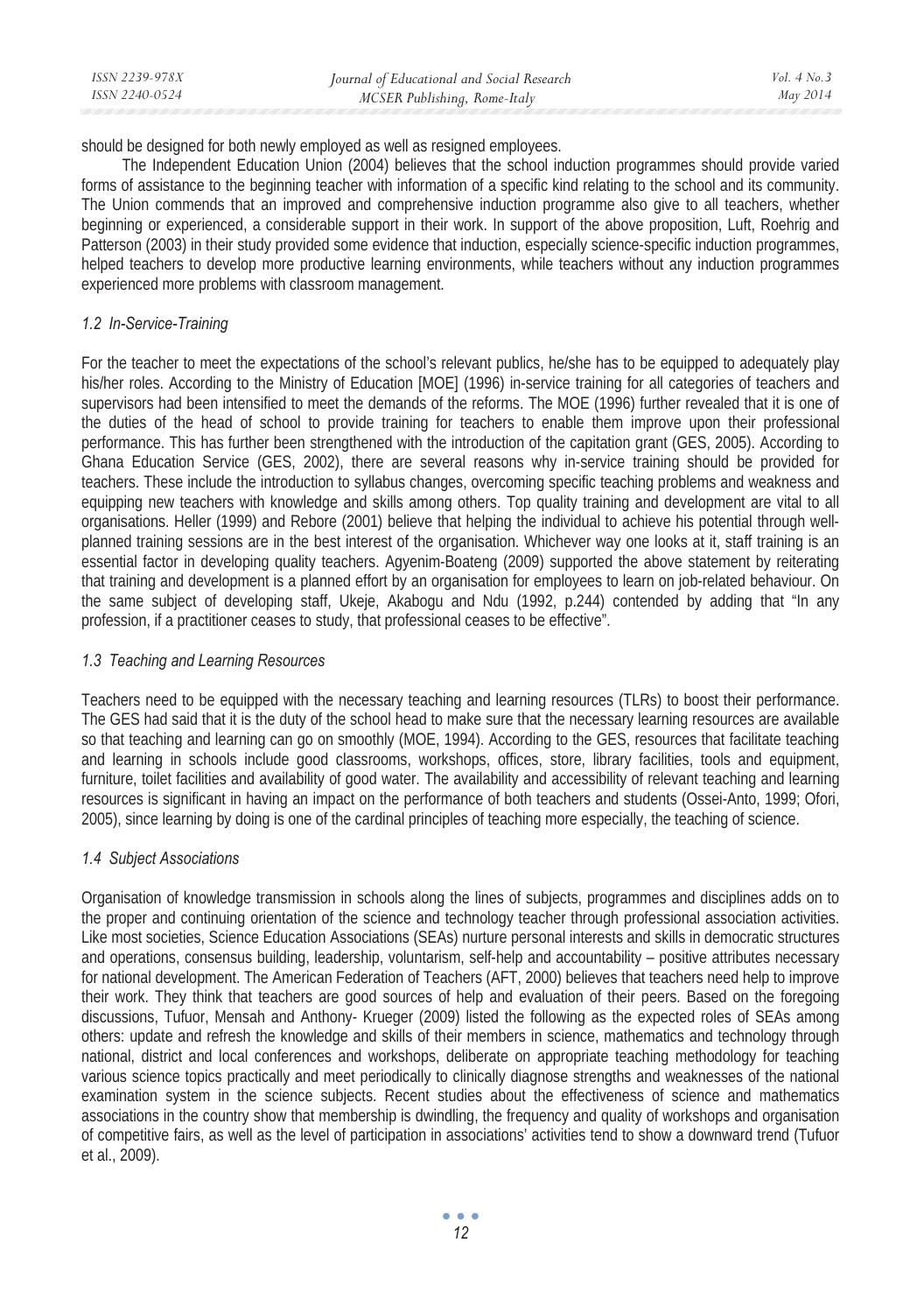### *1.5 Parent Teachers Associations*

In Ghana today, school based association of parents and teachers (PTA) also support education. They provide many of the needs of schools. Parents usually support the teaching and learning process by buying materials such as exercise books, pens, calculators, mathematical sets and other apparatus for practical work. Agezo and Baafi-Frimpong (2000) listed the following among a host of others as some of the purposes of having a PTA; to encourage co-operation between parents and teachers so that both parties can best promote the interest of the school, to meet regularly on issues which promote the welfare of the pupils, teachers and the community and providing opportunity for teachers to explain to parents what they are doing. In the schools, the recognition given to teachers is also found as a form of support that they receive from parents.

### *1.6 Motivation and Job Satisfaction*

Strong and effective educational management requires a thorough knowledge and application of the twin concepts of motivation and job satisfaction. It has been widely proved that the ability of management to motivate the people who do the work and accord them the reward they deserve as well as maintain good working relationship with them often makes the difference in the efficiency of the organisations. The Commonwealth Secretariat (1993) noted that "The key to effective management is the ability to get results from other people through other people and in conjunction with other people" (Module 3, p.17). Various independent aspects of the work environment or characteristics of the job such as the work itself, supervision, relationship with co-workers, fringe benefits and promotion opportunities are some of the indicators of job satisfaction.

It is in line with the above discussions, this study specifically takes a look at the kind of support services that is available to science teachers in the Kwahu West Municipality as to;

- (a) How do Integrated Science teachers in the Kwahu West Municipality view the help they receive from some recognised bodies in the educational sector?
- (b) What roles do the heads of schools play in the professional development of Integrated Science teachers in the Kwahu West Municipality?
- (c) What are the views of the Integrated Science teachers on motivational strategies in the Kwahu West Municipality?
- (d) How do induction and in-service training programmes benefit Integrated Science teachers in the Kwahu West **Municipality**
- (e) In what ways do the supplies of teaching and learning materials affect the teaching of Integrated Science teachers in the Kwahu West Municipality?

# **2. Methodology**

The study adopted a census sampling technique which was appropriate because the population was not large enough to be sampled. This is in line with the view of Nwana (1993, p.58) that every member of the population should be studied "when the population size of the whole population is small". Also, according to Krejcie and Morgan (1970) for smaller population say N=100 or fewer, there is little point in selecting a sample, rather the entire population must be surveyed. Based on the above assertions, the study had the following as the sample; 60 Integrated Science teachers and 50 headteachers of the public Junior High Schools, 7 circuit supervisors and one science coordinator. In all, the study had a total of 118 participants. The Integrated Science teachers, heads of schools, circuit supervisors and the science coordinators who formed part of the sample were all selected. This technique was more appropriate because they were the right people from whom the needed information could be solicited to meet the purpose of the study and also the view of every member was considered as important (MacMillan, 2004; Nwana, 1993).

# *2.1 Research Design*

The research design used for the study was the descriptive survey. It has the characteristics of analysing the relationships, differences and trends that contribute to the challenges teachers face in the teaching of Integrated Science in the Junior High Schools. By this approach, the researcher could find clues to answer research questions which involved classroom related challenges (Cohen, Manion & Morrison, 2000; Sarantakos, 2005).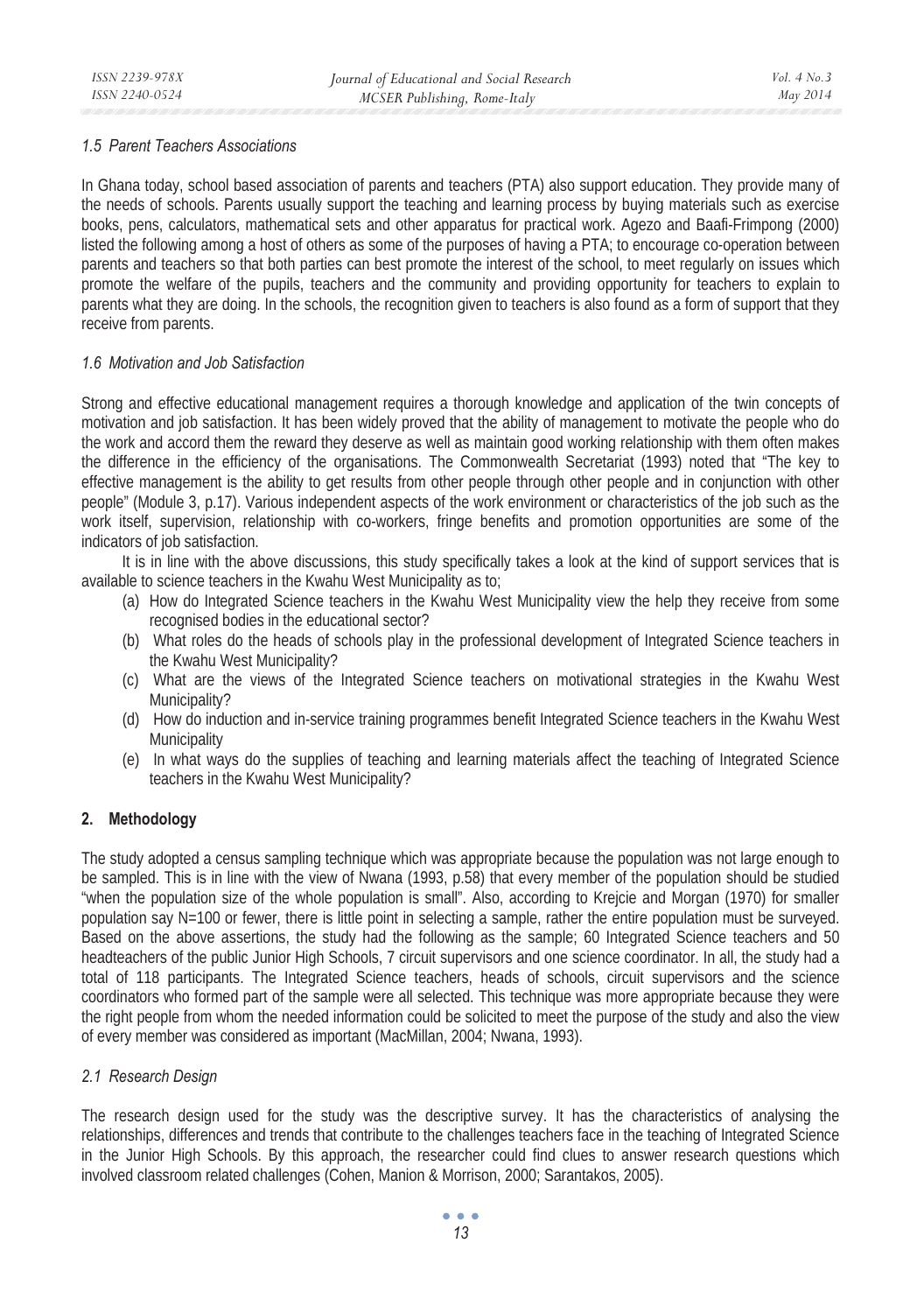Fraenkel and Wallen (2000) identified three major difficulties associated with descriptive surveys which included the difficulty in ensuring that the questions to be answered are clear, getting respondents to answer questions thoroughly and honestly, and the difficulty of getting sufficient number of questionnaire completed and returned for meaningful analysis to be made. The above problems were overcome through the use of simple words, appealing to respondents to be frank and truthful and also making follow-ups during questionnaire administration.

### *2.2 Instrument*

Questionnaire and semi-structured interview guide were the main instruments for data collection in the study. The questionnaire was used to gather information from the Integrated Science teachers and heads of public Junior High Schools while the semi-structured interview guide helped in gathering data from the circuit supervisors and the science coordinator. The questionnaire and the interview guide were developed through the extensive use of literature and consultations with fellow researchers. The questionnaire was pilot – tested and it yielded Cronbach's Alpha value of 0.79 which suggests that the items were measuring the same thing (Vogt, 1999).

### *2.3 Procedures*

Permission was sought from the Municipal Director of Education, Kwahu West, who is in charge of the schools selected for the study, to seek the approval for access to the schools. Two weeks were devoted for the distribution of the questionnaire in all the seven circuits. The collection of the questionnaire also took another two weeks. In all, four weeks were used for data collection which were administered by the two researchers and had a return rate of 100 percent.

### **3. Results and Discussions**

The study concerned itself with the support services available in the Municipality for science teachers. In an attempt to answer question, the following were of interest; provision of support by some selected bodies and by heads of schools, teacher motivation, induction, in-service training and issues on teaching and learning resources for teaching science.

To find out how often some recognised bodies in the educational sector such as the Science Teachers' Association, the Parent Teacher Associations and Heads of Schools provide support for the science teacher, the responses of the teachers have been analysed and presented in Table 1 using frequencies and percentages. A quick glance at the results presented in the Table 1 shows that in terms of providing support for professional development for science teachers, the heads of schools in the Municipality played a significant role. For example, as much as 46 (76.7%) of the respondents indicated that the heads of school often provided the science teachers with support. It could also be noticed from the results that, the Science Teachers' Association was among the bodies which provided the least support for the science teachers. This was confirmed with 40 (66.7%) out of the 60 science teachers opting for seldom or never in response to this statement. This confirms Tufuor, Mensah and Anthony-Krueger's (2009) findings that the effectiveness of Science and Mathematics Associations in the Ghana is dwindling and the frequency and quality of workshops, as well as the level of participation in the associations' activities also show a downward trend. Also 41 (68.3%) of the respondents indicated that they seldom or never got any support from the Parent Teacher Association. This outcome is in contrast with the findings of Agezo and Baafi-Frimpong (2000) and Meier (1995) which stipulated the benefits of parental involvement the activities of schools and the social gains

| I Provision of Support for Science Teachers by Sonne Recognised Doules |         |         |         |         |
|------------------------------------------------------------------------|---------|---------|---------|---------|
| <b>Statement</b>                                                       |         | VO      | VO      | VO      |
|                                                                        | f %     | f %     | f %     | f %     |
| Science Teachers' Association                                          | 58.3    | 1525.0  | 18 30.0 | 22 36.7 |
| Parent Teacher Association                                             | 7 11 7  | 12,20.0 | 19 31 7 | 22 36.7 |
| Head of School                                                         | 21 35.0 | 2541.7  | 12,20.0 | 23.3    |
| Science Coordinator                                                    | 58.3    | 22 36.7 | 22 36.7 | 11 18.3 |

|  |  | Table 1: Provision of Support for Science Teachers by Some Recognised Bodies |
|--|--|------------------------------------------------------------------------------|
|  |  |                                                                              |

 $N = 60$ ;  $VO = Very$  often;  $OO = Quite$  often;  $SD = Seldom$ ;  $NR = Never$ 

they enjoy from educating their children. It was revealed during the interview session that even though many parents attended meeting organised by the PTA, most of them did not take keen interest in what really happened in the schools.

**Source:** Field Data, 2011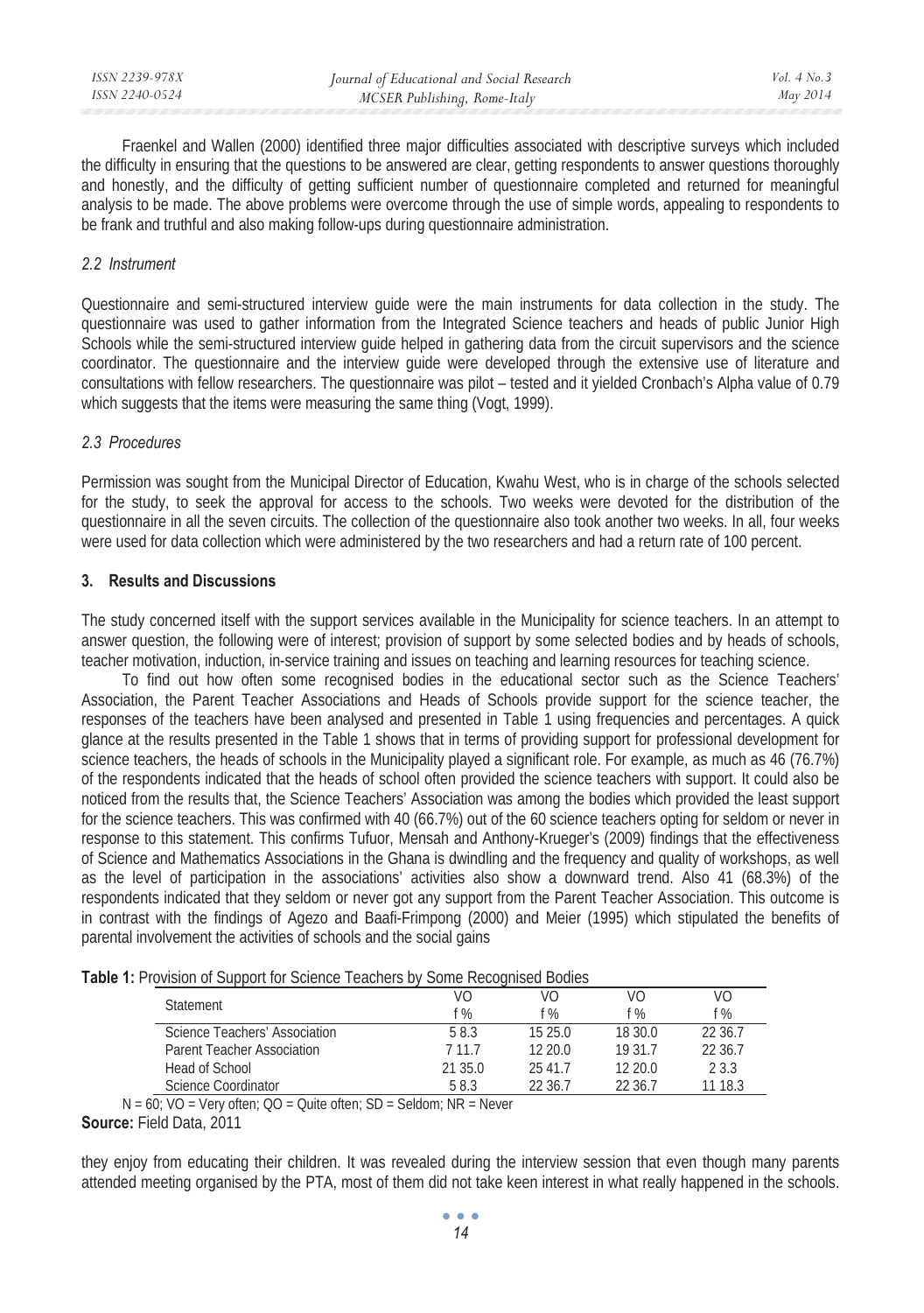| ISSN 2239-978X | Journal of Educational and Social Research | Vol. $4$ No. $3$ |
|----------------|--------------------------------------------|------------------|
| ISSN 2240-0524 | MCSER Publishing, Rome-Italy               | May 2014         |
|                |                                            |                  |

As one circuit supervisor put it, some of parents felt the PTA meetings were just organised to collect levies and it was worse in the rural areas where some parents lacked formal education. As it has been indicated by Zuniga, Olson and Winter (2005) parents who have no formal education or low educational achievement are likely not to be aware of educational aspirations enough to enable them exhibit high signs of commitment towards the education of their wards.

Table 2 looks at some of the specific roles heads of school play as way of supporting science teachers towards professional development. The results as shown in Table 2 depict that, though 28 (56.0%) of the heads said they often organised induction courses for teachers on subject basis, 19 (38.0%) indicated that they seldomly did that. On the issue of organising in-service training for teachers on subject basis, only 5 representing 10.0% of the heads opted for very often, 25 (50.0%) opted for quite often while 15 (30.0%) opted for seldom. Ironically, the results show that as low as 16 (32.0%) out of the 50 heads of school indicated that they often invited subject coordinators to visit their schools. The question that arises is, how effective would the induction and in-service training programmes organised by the heads of schools be without the involvement of the subject coordinators who were considered to have stronger subject matter knowledge in their areas of jurisdiction? An interaction with the Municipal Science Coordinator brought to light that lack of funds had been a hindrance to the running of subject biased induction and in-service training programmes for science teachers in the Municipality. She added that though in-service training was one of things the capitation grant was required to be used for (GES, 2005), most heads of school did not see it as a priority as they were saddled with problems that came up in the day to day running of the schools. She however, reiterated that efforts were being put in place to solicit help from the Municipal Assembly and other NGOs in the form of funds needed to organise of such courses.

| <b>Statement</b>                                   |    | VC   |    | QO   |    | SD   |    | ΝR   |
|----------------------------------------------------|----|------|----|------|----|------|----|------|
|                                                    |    | %    |    | $\%$ |    | $\%$ |    | $\%$ |
| Organising induction for teachers on subject basis |    | 40   | 28 | 56.0 | 19 | 38.0 |    | 2.0  |
| Organizing in-service on subject basis             | 5  | 10.0 | 25 | 50.0 | 15 | 30.0 | 54 | 10.0 |
| Providing up to date TLMs for subject teachers     | 10 | 20.0 | 23 | 46.0 | 15 | 30.0 |    | 4.0  |
| Encouraging parental involvement in schools        |    | 34.0 | 23 | 46.0 | Q  | 18.0 |    | 2.0  |
| Inviting the subject coordinator to school         |    | 4.0  | 14 | 28.0 | 30 | 60.0 |    | 8.0  |
| Sponsoring teachers to association programmes      |    | 24 N | 21 | 42.0 |    | 24.0 |    | 10.0 |

 $N = 60$ ; VO = Very often; QO = Quite often; SD = Seldom; NR = Never

**Source:** Field Data, 2011

It could also be noted that the heads of school were doing their best in encouraging parents to get involved in the activities of the schools. This was confirmed by the fact that 17 (34.0%) and 23 (46.0%) of the heads opted for very often and quite often respectively. The picture portrayed here is that the heads were doing their best and this is in line with Ukeje, Akabogu and Ndu's (1992) and MOE (1996) views on the fact that the head as an administrator must stimulate, guide and coordinate the effort of their workers towards efficient performance for the achievement of organisational goals.

Another issue looked at as a source of support for science teachers was teacher motivation. The focus was on some of the strategies that were used to motivate teachers. The results from the perspective of both the teacher and the head of school are presented in Table 3 and Table 4 respectively. A general observation that could be made from the results shown in Table 3 is that most science teachers were not highly motivated by strategies indicated in the study. For instance, about 30 (50.0%) which constituted half of the total respondents said they had never been recommended for promotion, 15 (25.0%) opted for seldom, 13 (21.0%), opted for quite often while only 2 of the respondents representing 3.3% said they were very often motivated through recommendations made for their promotion. The results also indicated that the teachers were hardly motivated through the use of surprise presents. This was confirmed by fact while 36 (60.0%) of the science teachers said they had never had a surprise present as a source of motivation, 11 (18.3%) of them said they seldom did. Again, the use of public praise as a strategy had 8 (13.3%) of the teachers opting for very often, 22 (36.7%) opted for quite often, while 14 (23.3%) and 16 (26.7%) settled for seldom and never respectively. On whether an opportunity to upgrade oneself served as a source of motivation, 7 of the teachers representing 11.7% of the total number of respondents said they were very often motivated by this strategy, 20 (33.3%) went for quite often, 23 (38.3%) opted for seldom while 10 (16.7%) of the teachers said they were never motivated this way. As Okumbe (1998) and Kane and Mallon (2006) see motivation as a process starting a with physiological or psychological need to activate a desired behaviour, then low motivation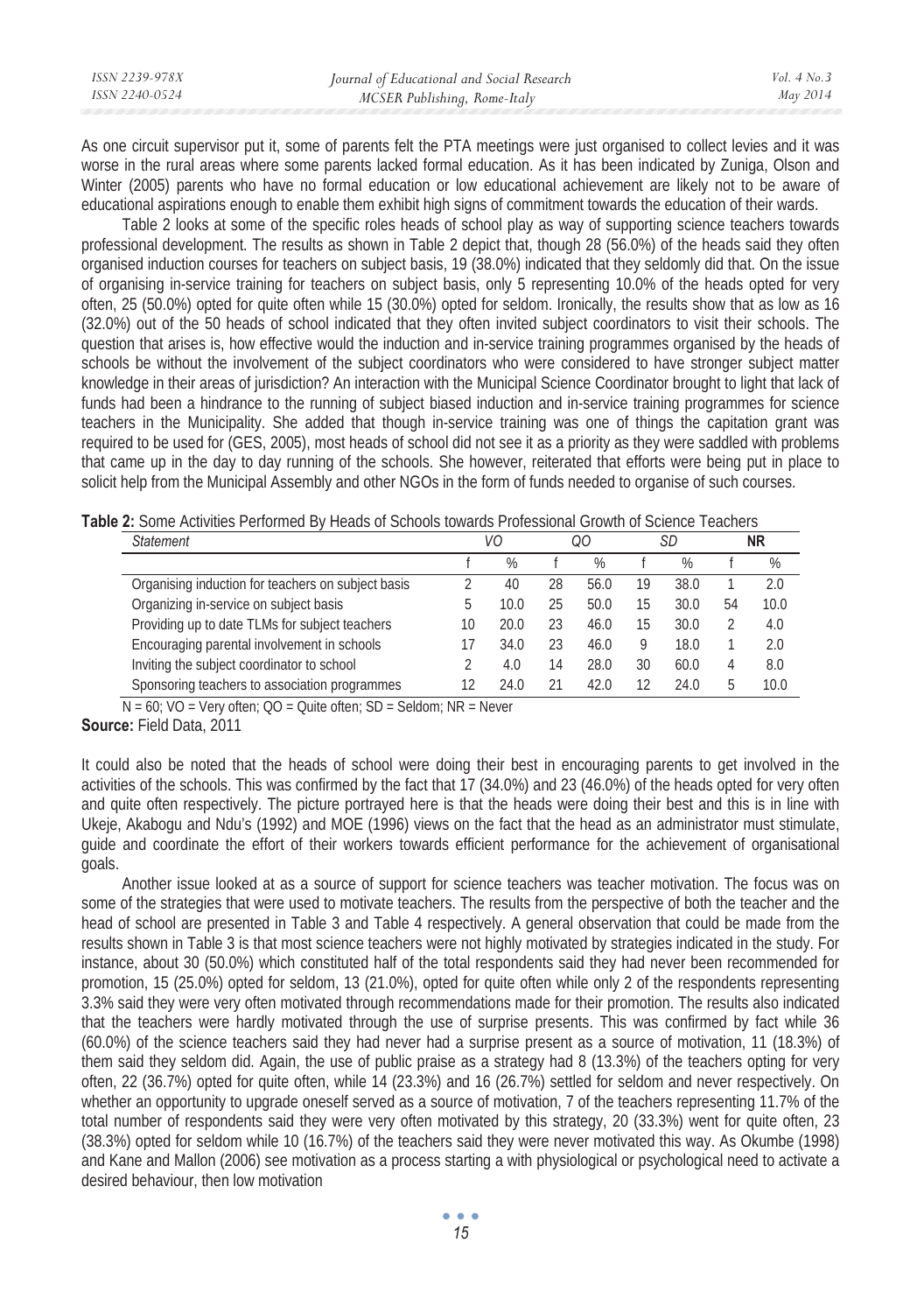| <b>Statement</b>             |      | VO   |    | QO   |    | SD   | ΝR |      |  |
|------------------------------|------|------|----|------|----|------|----|------|--|
|                              | $\%$ |      |    | %    |    | %    |    | %    |  |
| Public praise                |      | 13.3 | 22 | 36.7 | 14 | 23.3 | 16 | 26.7 |  |
| Recommendation for promotion |      | 3.3  | 13 | 21.0 | 15 | 25.0 | 30 | 50.0 |  |
| Surprise parent              |      | 5.0  | 10 | 16.7 |    | 18.3 | 36 | 60.0 |  |
| Opportunity for upgrading    |      | 11.7 | 20 | 33.3 | 23 | 38.3 | 10 | 16.7 |  |

#### **Table 3:** Some Strategies for Motivating Teachers as Viewed by Science Teachers

 $N = 60$ ;  $VO = Very$  often;  $OO =$  Quite often;  $SD =$  Seldom;  $NR =$  Never

**Source:** Field Data, 2011

of the science teachers, as depicted by the results might cause teachers to leave or remain in teaching though feeling disillusioned and lacking motivation.

On the other hand, views of the heads of school were also sought for on how frequent they got their teachers motivated by strategies mentioned already. Their views have been summarised and presented in Table 4. It could be noted from the results that the most of the heads of schools reported that with the exception of giving surprise presents, all the other strategies were somehow used frequently to motivate the teachers under them. The results revealed that 14 (28.0%) of the heads indicated that they very often motivated science teachers by making them take advantage of opportunities to upgrade themselves, 25 (50.0%) were for quite often, 8 (16.0%) said they seldom used this strategy and 3 (6.0%) of the heads reported they never used it.

**Table 4:** Some Strategies for Motivating Science Teachers as Viewed by School Heads

| <b>Statement</b>             |      | VO   |    | OΟ   |    | SD   |   | ΝR   |
|------------------------------|------|------|----|------|----|------|---|------|
|                              | $\%$ |      |    | %    |    | $\%$ |   | $\%$ |
| Public praise                | 12   | 20.0 | 31 | 62.0 |    | 10.0 |   | 4.0  |
| Recommendation for promotion | 18   | 36.6 | 25 | 50.0 |    | 6.0  | 4 | 8.0  |
| Surprise parent              |      | 12.0 | 16 | 32.0 | 21 | 42.0 |   | 14.0 |
| Opportunity for upgrading    | 14   | 28.0 | 25 | 50.0 | 8  | 16.0 |   | 6.0  |

 $N = 50$ ;  $VO = Very$  often;  $OO = Quite$  often;  $SD = Seldom$ ;  $NR = Never$ 

**Source:** Field Data, 2011

The results also revealed that 14 (28.0%) of the heads indicated that they very often motivated science teachers by making them take advantage of opportunities to upgrade themselves, 25 (50.0%) were for quite often, 8 (16.0) said they seldom used this strategy and 3 (6.0%) of the heads reported they never used it. On the use of public praise, 12 (20.0%) the respondents were for very often, 31 (62.0%) went for quite often, 5 (10.0%) for seldom, while 2 (4.0%) went for never. Also, it can be observed from the results that a greater number of the respondents were of the view that they frequently recommended their teachers for promotion. In support of this view, 18 (36.6%) opted for very often, 25 (50.0%) were for quite often, while 3 (6.0%) and 4 (8.0%) went for seldom and never respectively. As indicated already, comparing with the other strategies, surprise presents was least used by the heads. Records showed that only 6 (12.0%) of the heads used it very often, 16 (32.0%) used it quite often, 21 (42.0%) seldom used it and 7 (14.0%) never it used as motivational strategy. An interview with the circuit supervisors revealed that though the heads of schools were doing their best, other problems such as increased workload and paper work especially in the urban areas, unreasonable rate of changes coupled with a lack of resources, lack of concern from parents (Kane & Mallon, 2006) and lack of financial support to carry out practical lessons and field trips were some of the hindrances militating against quality teacher motivation in the Municipality.

Induction is one of the very important stages in the staffing process of any institution or organisation. In a continuum of strongly agree to strongly disagree, the teachers and the heads responded to statements expressing some benefits of an induction programme to the science teacher. The views of the respondents have been analysed and presented in Table 5 and Table 6. The results as depicted in Table 5 give a clear indication of a unanimous agreement among the science teachers on the benefits of an induction programme to the science teacher. This outcome affirms the views of Rebore (2001) and Wong and Wong (2003) on the benefits that are derived when teachers are properly inducted. As shown in the results, all the 60 (100.0%) teachers agreed on the statement that induction made teachers feel welcomed to the school. They also agreed that induction inspired the teacher towards excellence with about 59 (98.3%) of the teachers responding positively to this statement. In much the same way, all the 60 (100.0%) science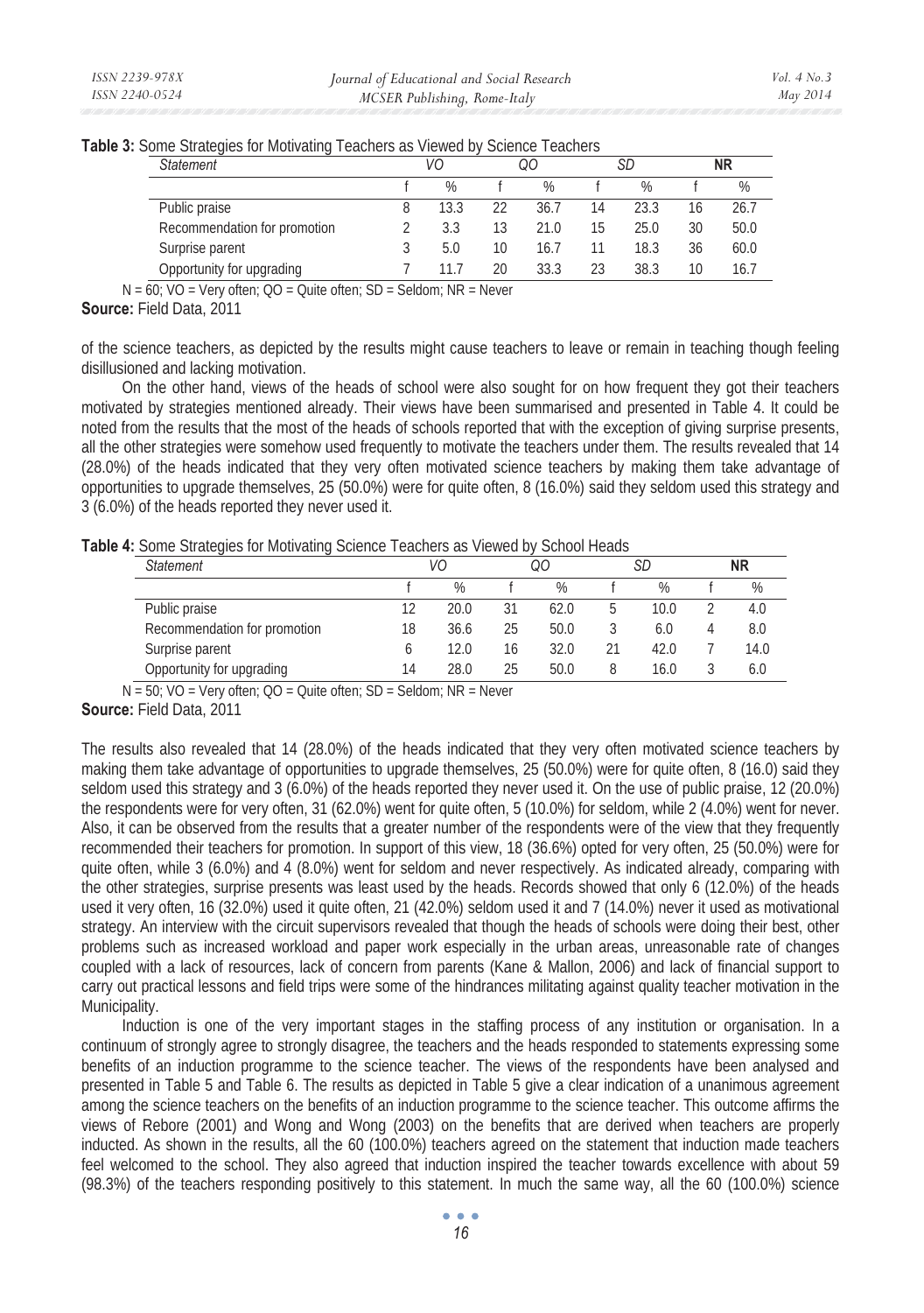teachers agreed on the statement that induction gave information to teachers on students' attitude to school work, discipline and general behaviour in schools.

| Table 5: Some Benefits of an Induction Programme as Viewed by Science Teachers |  |  |  |  |  |  |
|--------------------------------------------------------------------------------|--|--|--|--|--|--|
|--------------------------------------------------------------------------------|--|--|--|--|--|--|

| Statement                                                   |    |               |    |      |  |     |  |   |  | SD |
|-------------------------------------------------------------|----|---------------|----|------|--|-----|--|---|--|----|
|                                                             |    | $\frac{0}{6}$ |    | %    |  | %   |  | % |  |    |
| The induction makes teachers fell welcomed                  | 26 | 433           | 34 | 56.7 |  | n n |  |   |  |    |
| It inspires teachers towards excellence                     | 24 | 40 Q          | 35 | 58.3 |  | n n |  |   |  |    |
| It helps teachers adjust to the environment                 | 27 | 45 O          | 33 | 55.0 |  | n n |  |   |  |    |
| It provides teachers with information on students' attitude | 26 | 43.3          | 34 | 56.7 |  |     |  |   |  |    |

N = 60; SA = Strongly agree; A = Agree; U = Uncertain; D = Disagree; SD = Strongly disagree

**Source:** Field Data, 2011

It is line with this result that the Independent Education Union (2004) commended that an improved and comprehensive induction programme is given to all teachers, whether beginning or experienced, to support their work.

The views of the heads on the importance of induction were also sought for and their responses have been analysed and presented in Table 6. An inspection of the results shows that though the heads of school had diversed views on the statement that induction gives information to teachers on students' attitude to school work, discipline and general behaviour in schools, majority of them were in favour of the other issues raised. It could be observed from the results presented in Table 6 that, 42 (84.0%) of the heads agreed that induction gave information to teachers on students' attitude to school work, discipline and general behaviour in schools, 5 (10.0%) were uncertain, while only 3 (6.0%) disagreed to this view. During the interview session with the circuit supervisors, it was revealed that

#### **Table 6:** Some Benefits of an Induction Programme as Viewed by School Heads

| Statement                                                   |     | SΑ            |     |      |                  |      |  |               |  | SD    |
|-------------------------------------------------------------|-----|---------------|-----|------|------------------|------|--|---------------|--|-------|
|                                                             |     | $\frac{0}{6}$ |     | $\%$ |                  | %    |  | $\frac{0}{6}$ |  |       |
| The induction makes teachers fell welcomed                  | 25  | 50.0          | -25 | 50.0 | $\cap$           | 0.0  |  | n n           |  |       |
| It inspires teachers towards excellence                     |     | 44 O          | -26 | 52.0 |                  | 4.0  |  |               |  | 00 O  |
| It helps teachers adjust to the environment                 | 26. | 52.0          | -24 | 48.0 | $\left( \right)$ | 0.0  |  | n n           |  | - 0.0 |
| It provides teachers with information on students' attitude | -13 | 26.O          | -29 | 58 O | h                | 10.O |  | 60            |  |       |

 $N = 60$ ; SA = Strongly agree; A = Agree; U = Uncertain; D = Disagree; SD = Strongly disagree

**Source:** Field Data, 2011

though the importance of an induction programme cannot be underestimated most heads of school did not properly organise induction programmes for newly trained teachers or teachers on transfer to their schools. They confirmed that though an induction programme was organised for all newly trained teachers posted to the Municipality to formally welcome them, induction programmes on subject basis were hardly organised for teachers. The reasons they said were not far-fetched and these included lack of funds to effectively organise such programmes. They concluded that lack of induction for new teachers sometimes made their teaching become a haphazard activity which led to unsatisfactory performance and in the long run, affect the teachers' commitment to work. This outcome agrees with Stuart, Kunje and Lefoka (2000) and Luft, Roehrig and Patterson (2003) assertions that induction, especially science-specific induction programmes, helped teachers to develop more productive learning environments.

Another issue considered as a support service for science teachers was in-service training programmes. Views were sought for from the perspectives of both the science teachers and the heads of school. The responses from the teachers have been summarised and presented in Table 7. A deduction that could be drawn from the results presented in Table 7 is that almost all the science teachers agreed to the statements indicating some of the importance that could be derived from in-service training programme with response percentages ranging between 98.3% and 100.0% for all the issues raised. For instance, it can be observed from the results that all the 60 science teachers representing 100.0% agreed to the statement that in-service training programmes helped them to update the knowledge and also their improved pedagogical skills.

> $\bullet$   $\bullet$   $\bullet$ *17*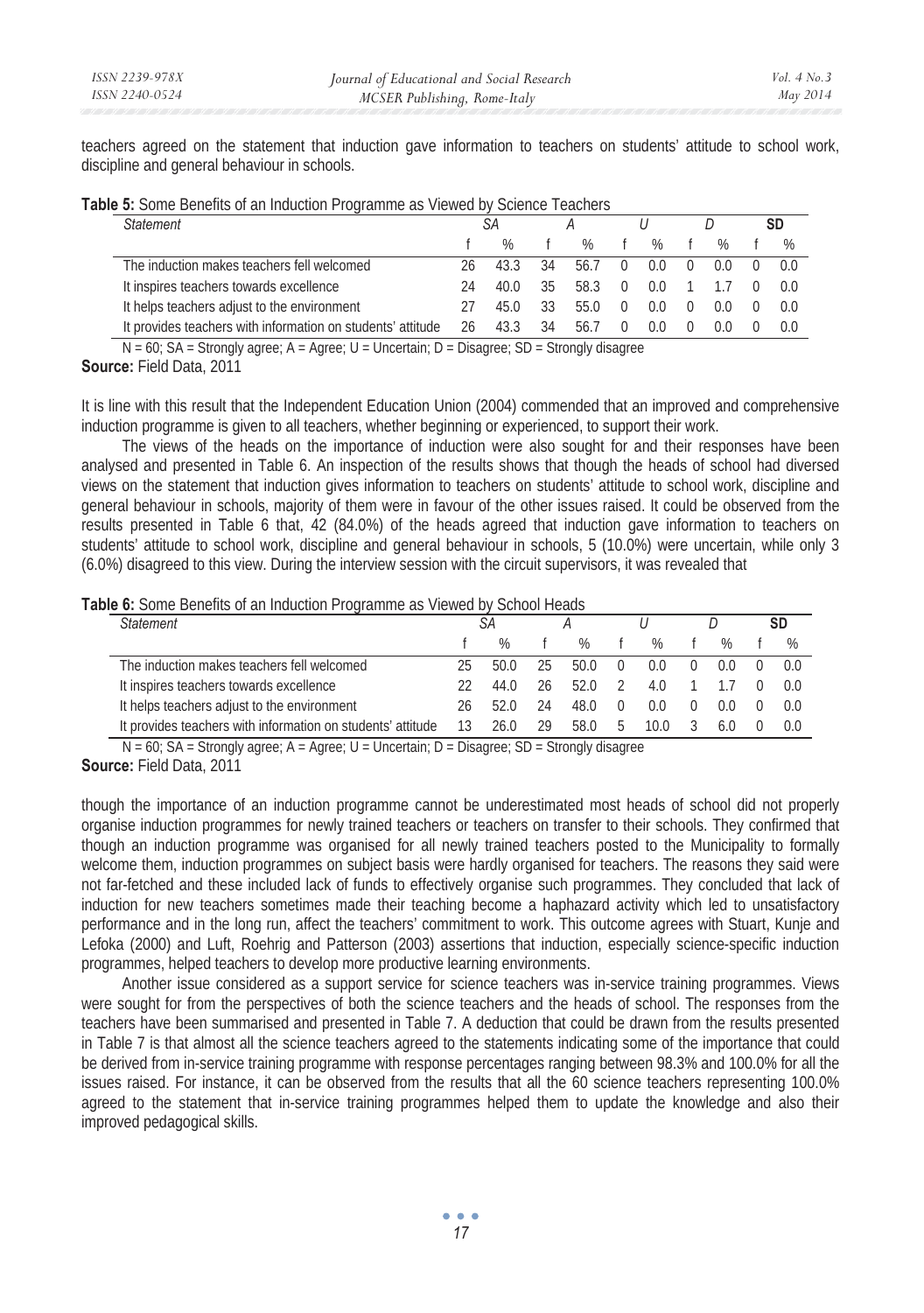#### **Table 7:** Benefits of In-Service Training Programme as Viewed by Science Teachers

| Statement                                                      |    | SA            |    |      |                |      |                |               |  |       |
|----------------------------------------------------------------|----|---------------|----|------|----------------|------|----------------|---------------|--|-------|
|                                                                |    | $\frac{0}{6}$ |    | $\%$ |                | $\%$ |                | $\frac{1}{2}$ |  |       |
| It helps to update my knowledge                                | 39 | 65.0          | 21 | 35.O | $\overline{0}$ | 0.0  | $\overline{0}$ | 0.0           |  |       |
| It improves my skills in teaching                              | 36 | 60.O          | 24 | 40.0 | $\Omega$       | 0.0  | $\Omega$       | 0.0           |  | 0.0   |
| It keeps me abreast with programmes in the GES                 |    | 61.7          | 23 | 38.3 | $\Omega$       | 0.0  | $\Omega$       | 0.0           |  | - 0.0 |
| It exposes me to effective evaluation of students' performance | 31 | 517           | 28 | 46.7 |                |      |                | 0.0           |  | n n   |

N = 60; SA = Strongly agree; A = Agree; U = Uncertain; D = Disagree; SD = Strongly disagree

**Source:** Field Data, 2011

The picture from the side of the heads, as seen in the results presented in Table 8, did not seem to be different from that of the teachers when their views were sought for on some of the importance to be derived from an in-service training programme. About 59 (98.0%) of the heads said they agreed to the statement that an in-service training programme helped to update the knowledge of teachers in the various subject areas. In another instance, 57 (50.0%)

**Table 8:** Benefits of In-Service Training Programme as viewed by School Heads

| Statement                                                                                              | SА |                                   |  |                   |  |  |  |  | <b>SD</b> |  |
|--------------------------------------------------------------------------------------------------------|----|-----------------------------------|--|-------------------|--|--|--|--|-----------|--|
|                                                                                                        |    |                                   |  | % f % f % f % f % |  |  |  |  |           |  |
| It helps to update teachers' knowledge                                                                 |    | 36 72.0 13 26.0 0 0.0 1 2.0 0 0.0 |  |                   |  |  |  |  |           |  |
| It improves teachers' skills in teaching                                                               |    | 33 66.0 16 32.0 1 2.0 0 0.0 0 0.0 |  |                   |  |  |  |  |           |  |
| It keeps teachers abreast programmes in the GES                                                        |    | 34 68.0 13 26.0 3 6.0 0 0.0 0 0.0 |  |                   |  |  |  |  |           |  |
| It exposes teachers to effective evaluation of students' performance 25 50.0 22 40.0 1 2.0 2 4.0 0 0.0 |    |                                   |  |                   |  |  |  |  |           |  |

 $N = 60$ ; SA = Strongly agree; A = Agree; U = Uncertain; D = Disagree; SD = Strongly disagree

**Source:** Field Data, 2011

of the heads agreed on the statement that in-service training exposes teachers to effective evaluation of students' performance. On the whole, the indication is that an in-service training programme is vital in the professional development of the teacher as seen by Heller (1999) and Rebore (2001). One circuit supervisor agreed with the assertion of Ukeje, Akabogu and Ndu (1992) and reiterated that "for a teacher to be effective and stay on board there is the need for continuous learning and that is what in-service training programmes are meant for".

Teaching and learning resource was also considered as one of the support services for the science teacher looking at the important role they played in the teaching and learning process (Ossei-Anto, 1999). The results which are presented in Table 9 show the state of science teaching and learning resources from the views of both the science teachers and the heads of school. The study took a look at the condition of some teaching and learning resources in terms of their availability, adequacy and state with particular reference to the teaching of science. These resources included a source of water, science workshop, science equipment and science textbooks among others (MOE, 1994; Agyenim-Boateng, Atta & Baafi-Frimpong, 2000).

The experimental nature of science makes a reliable source of water an important teaching and learning resource. The results show that 34 (68.0%) of the heads indicated that they had source of water with the 16 (32.0%) responding in the negative. Out of the 34 (68.0%) who confirmed the availability of water, 31 (91.2%) also indicated that they had a good source while 3 (9.0%) said the state of the source of water was poor. The science teachers shared almost the same view with the heads on the condition pertaining to a source of water. The results show that 41(68.3%) out the 60 teachers indicated that they have access to water and 36 (87.8%) went further to say that the source was good.

**Table 9:** State of Teaching and Learning Resources

| Statement       | Response    | Heads of schools |      | <b>Teachers</b> |      |  |  |
|-----------------|-------------|------------------|------|-----------------|------|--|--|
|                 |             |                  | %    |                 | %    |  |  |
| Source of water | Available   | 34               | 68.0 | 41              | 68.3 |  |  |
|                 | Unavailable | 16               | 32.0 | 19              | 31.7 |  |  |
|                 | Adequate    | 25               | 73.3 | 29              | 70.7 |  |  |
|                 | Inadequate  | g                | 26.5 | 12              | 29.3 |  |  |
|                 | Good        | 31               | 91.2 | 36              | 87.8 |  |  |
|                 | Poor        | 4                | 8.8  | 5               | 12.2 |  |  |
| .               |             |                  |      |                 |      |  |  |

*18*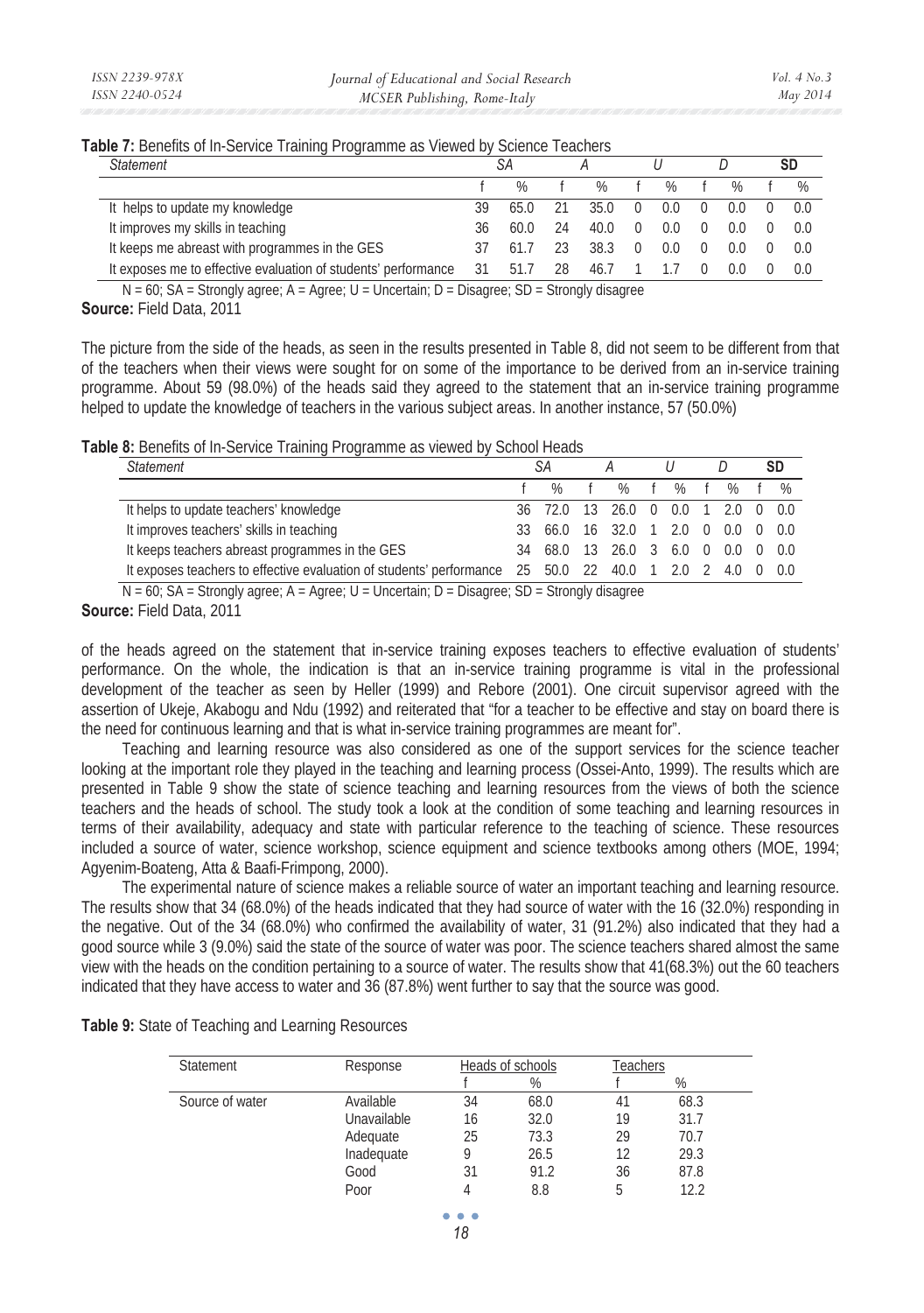| Statement         | Response    |          | Heads of schools | Teachers |       |  |
|-------------------|-------------|----------|------------------|----------|-------|--|
|                   |             |          | %                |          | %     |  |
| Science workshop  | Available   | $\Omega$ | 0.0              | $\Omega$ | 0.0   |  |
|                   | Unavailable | 50       | 100.0            | 60       | 100.0 |  |
|                   | Adequate    |          |                  |          |       |  |
|                   | Inadequate  |          |                  |          |       |  |
|                   | Good        |          |                  |          |       |  |
|                   | Poor        |          |                  |          |       |  |
| Science equipment | Available   | 28       | 56.0             | 32       | 53.3  |  |
|                   | Unavailable | 22       | 44.0             | 28       | 46.7  |  |
|                   | Adequate    | 3        | 10.7             | $\Omega$ | 0.0   |  |
|                   | Inadequate  | 25       | 89.5             | 32       | 100.0 |  |
|                   | Good        | 8        | 28.6             | 7        | 21.9  |  |
|                   | Poor        | 20       | 71.4             | 25       | 78.1  |  |
| Science textbooks | Available   | 50       | 100.0            | 60       | 100.0 |  |
|                   | Unavailable |          |                  |          |       |  |
|                   | Adequate    | 12       | 24.0             | 23       | 38.3  |  |
|                   | Inadequate  | 38       | 76.0             | 37       | 61.7  |  |
|                   | Good        | 40       | 80.0             | 52       | 86.7  |  |
|                   | Poor        | 10       | 20.0             | 8        | 13.3  |  |

# **Source:** Field Data, 2011

The Commonwealth Secretariat (1993) noted the important role textbooks as a resource play in the teaching and learning process. It is, therefore, encouraging to note that all respondents indicated that science textbooks are available in schools. On its adequacy, 12 (24.0%) heads of school and 23 (38.3%) teachers said though the science textbooks were available they were not adequate. On the state of the available textbooks majority of the respondents reported that the books were in good shape. This is supported with an affirmation of 40 (80.0%) and 52 (86.7%) heads and teachers respectively.

A distinguishing revelation that could be seen from the results is that all the respondents indicated that there was no science workshop or laboratories in their schools. This suggests that science practical lessons were not conducted under the required conditions and at the appropriate places. Since the availability and accessibility of relevant teaching and learning resources are significant in having an impact on the performance of both teachers and students (Ofori, 2005), then, a serious lack of them as portrayed in this result could impact negatively on the performance of both teachers and students. WAEC (2008) also indicated that many students lacked practical experience and therefore could not answer questions based on practical work. It therefore encouraged science teachers to expose the students to simple practical work. The science coordinator confirmed this anomaly and said efforts were being made to have a common workshop to serve a cluster of schools. She said when this materialises the few science resources left in the schools would be pulled together to be used and maintained by the schools.

It could also be noted that just about half of each of the respondents reported having science equipment in their schools. This was confirmed by 28 (56.0%) of the heads of schools and 32 (53.3%) teachers respectively. They both indicated that the available equipment were both inadequate and in poor state as depicted in the results. This outcome agrees with the assertion made by Levin and Lockhead (1993) that the learning resources that many developing countries are able or willing to allocate to educational institutions are sometimes inadequate.In summary, it could be observed that teacher support services were available in the Kwahu West Municipality, but their quality cannot be said to be the best and enough to give the needed support to the science teachers as expected.

#### **4. Conclusions**

The study further revealed that the heads of schools provided the major support for science teachers in the Municipality. The support from parents and the science coordinator was shown to be low while that from the Science Teachers' Association was non-existing. On the issue of teacher motivation, the results showed that the science teachers were not highly motivated by strategies as public praise, surprise presents or recommendations for promotion as mentioned in the study. It was also found out that induction and in-service training programmes were of great benefit to the science teachers. However, the results indicated that for lack of funds they were hardly organised for science teachers in the Municipality. The study revealed that all the schools in the Municipality lacked adequate science equipment and none of